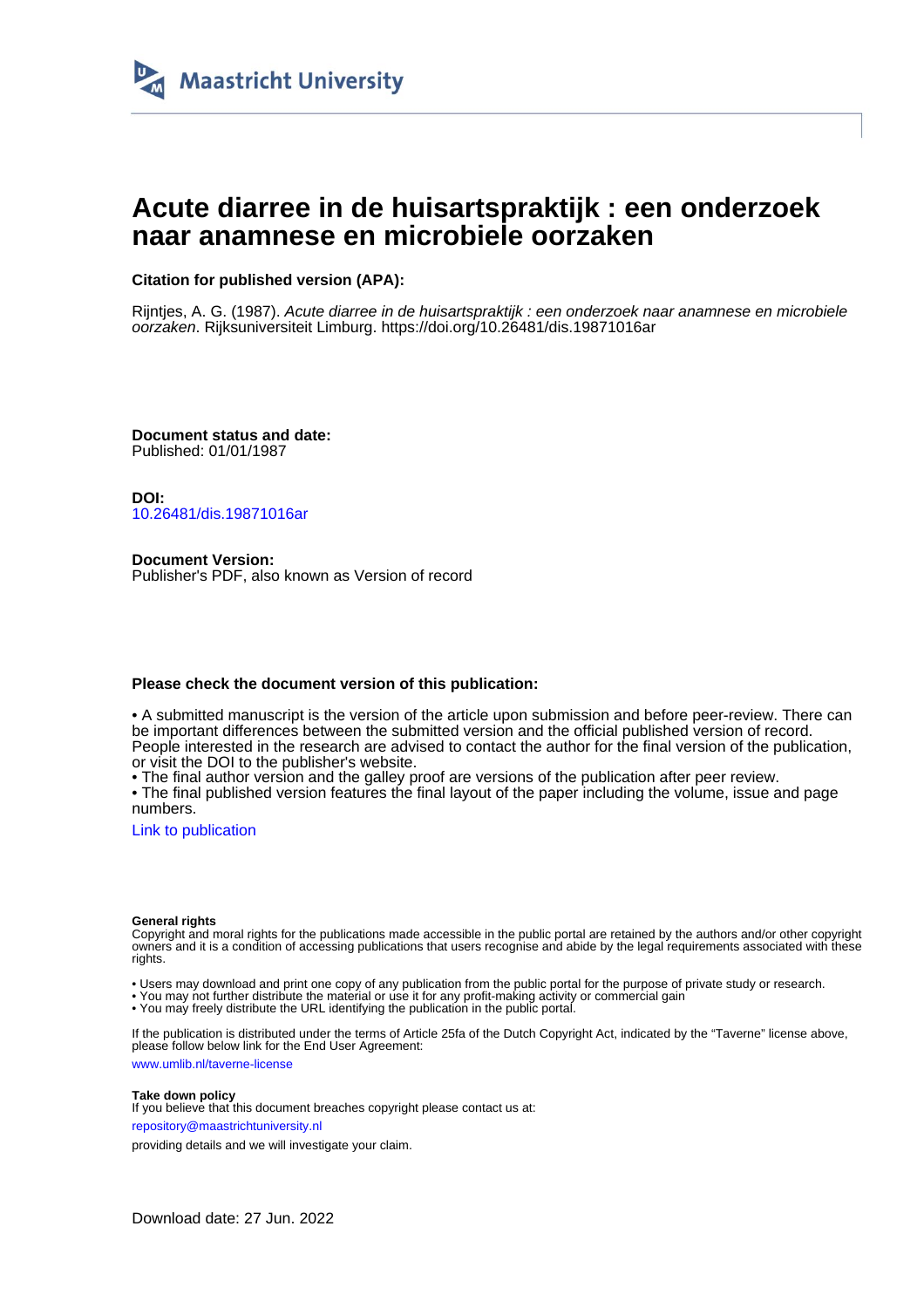## STELLINGEN BEHOREND BIJ HET PROEFSCHRIFT VAN A.G. RIJNTJES.

- Bij acute diarree in de huisartspraktijk 1. neemt campylobacteriose een minstens even belangrijke plaats in als salmonellose.
- Bij kinderen met acute diarree  $2.$ in de winter is rotavirus de meest waarschijnlijke oorzaak.
- In de veterinaire praktijk behoort het 3. vragen naar klachten bij de bezitter van een diarreepatient tot de routine, omgekeerd zou in de huisartspraktijk bij acute diarree gevraagd moeten worden naar klachten bij huisdieren.
- De algemene indruk, dat acute diarree 4. doorgaans een klacht is, die slechts een paar dagen duurt, wordt blijkens de resultaten van dit onderzoek niet bevestigd voor patienten, die met deze klacht naar het spreekuur van de huisarts gaan.
- De belangrijke plaats die de farmacothera- $5.$ pie inneemt bij de behandeling van acute diarree lijkt tegen de achtergrond van de huidige opvattingen niet gerechtvaardigd.
- De huisarts doet bij het geruststellen van 6. de patient veelal niet meer dan het begrip 'normaal' voor die bepaalde patient enigszins verruimen (Geldorp, G. van, Huisarts<br>en Wetenschap, 23, 223, 1980).
- Door de toenemende stijging van de kosten  $7.$ van de gezondheidszorg dreigt de bejaarde patient het kind van de rekening te worden.
- De patient in het verzorgingshuis loopt 8. het gevaar sluitpost van het handelen van de huisarts te worden.